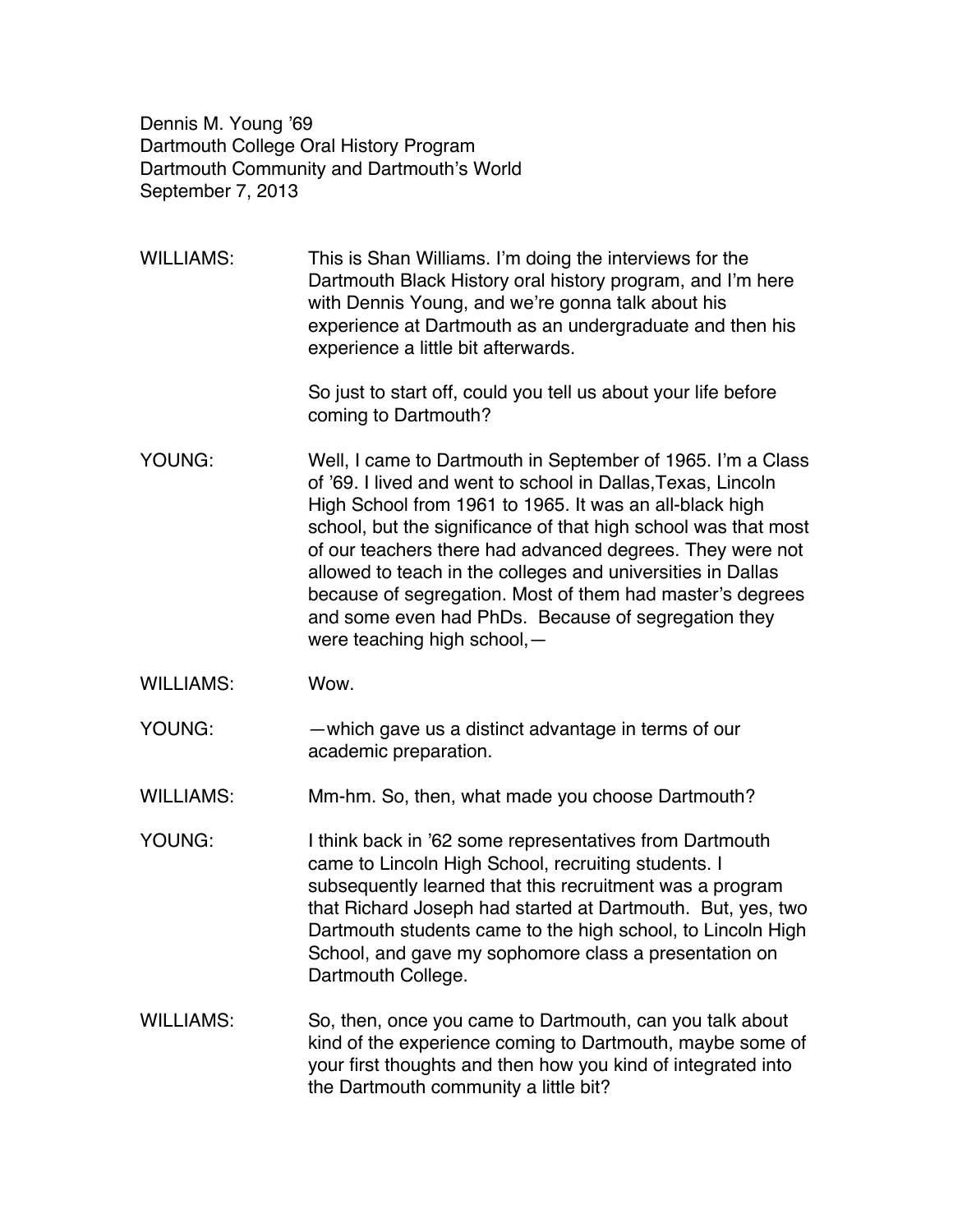- YOUNG: Well, I first came to Hanover on the train from Dallas through Chicago. I got off at White River Junction. Met some Dartmouth students on the train from Minnesota and North Dakota. I lived in Lord Hall with two other roommates. My first significant experiences were just the impact that the Upper Valley had on me. It was the type of academic setting that I wanted. I was looking for an academic setting similar to a monastery. I didn't want to go to a big city school. Hanover and the Upper Valley -- the pastoral setting worked for me. Baker Library, the upper Connecticut Valley and the academic atmosphere of the college just worked for me and my particular mindset. So for me, it was where I wanted to be and what I wanted to do.
- WILLIAMS: Had you seen the campus before you arrived?
- YOUNG: I saw still photos of the campus. The recruiters showed my high school class still photos of Dartmouth and Amherst and Williams. Those were the other two college campuses that I liked because of their rural and pastoral type setting. Yes, mm-hm.
- WILLIAMS: Right, right. Absolutely. Was the winter a bit of a shock at all? [Chuckles.]
- YOUNG: Yeah, I didn't know anything about winter. [Laughter.] I didn't see pictures of winter.
- WILLIAMS: [Laughs.] They don't show you those. [Laughs.]
- YOUNG: Yeah, winter came just harshly and drastically.
- WILLIAMS: [Laughs.] And didn't end.
- YOUNG: Well, it was why I left, the East Coast after I graduated. I did not want to go to graduate school on the East Coast because of the winters.
- WILLIAMS: [Laughs.] Oh, absolutely. I'm a native Floridian, so it was also a little bit of a shock to me. [Laughs.] You know, they told me. I figured, at least, *Okay, well, it's cold. I understand.*  I couldn't have understood what they meant. Like, I had no conception of what it would be like. [Laughs.]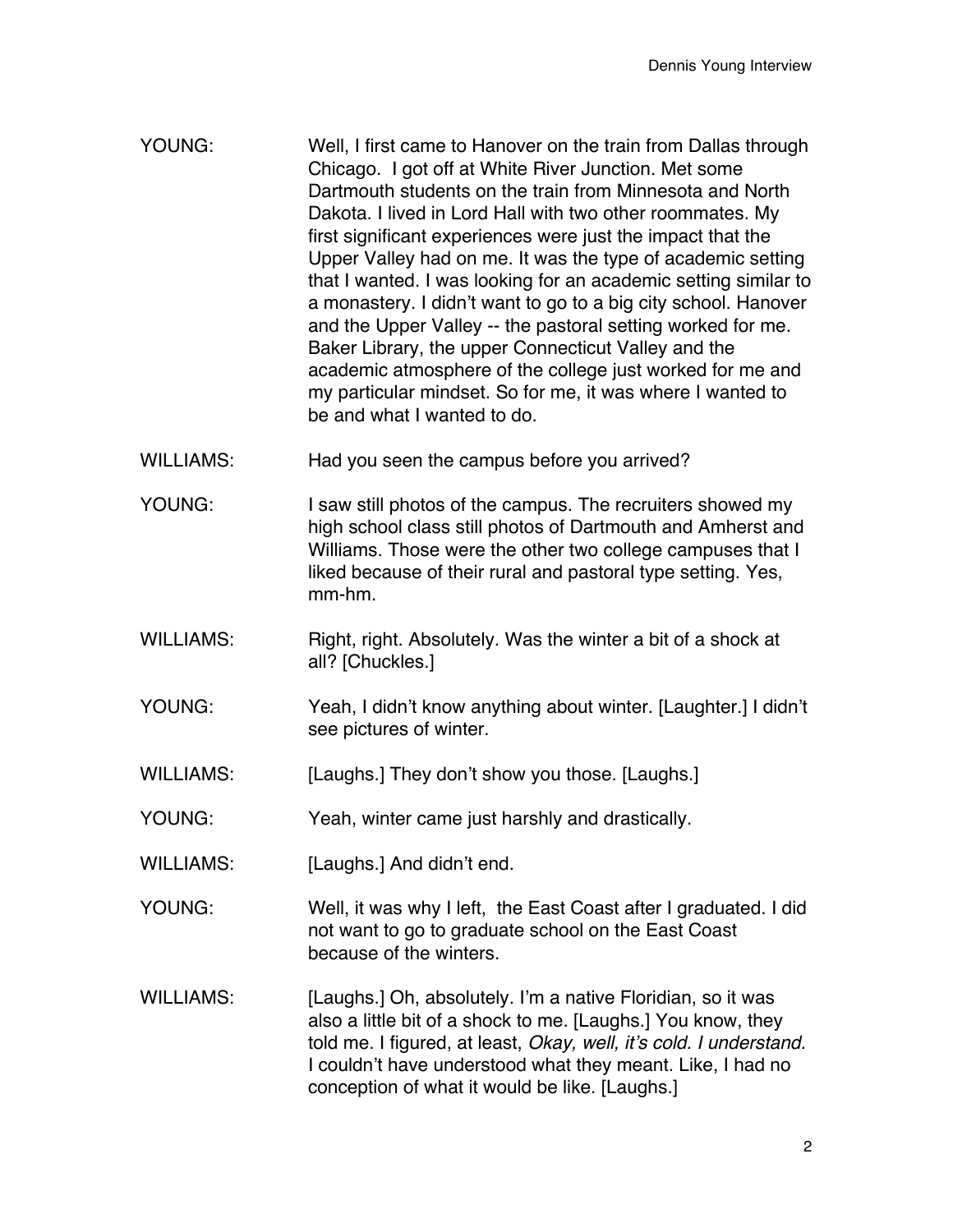- YOUNG: I'm looking forward to a retirement place in Sarasota.
- WILLIAMS: Oh, yeah. Right by Garvey [Clarke].
- YOUNG: Yeah. Yes, Garvey.
- WILLIAMS: Mm-hm. I think he lives maybe ten minutes south of me, so—I live in St. Petersburg.
- YOUNG: I was with Garvey last week.
- WILLIAMS: Oh, really? How wonderful!
- YOUNG: Yeah, we went to St. Petersburg, too.
- WILLIAMS: Oh, really? Yeah, that's my city. [Laughs.]
- YOUNG: Alright.
- WILLIAMS: Well, I wanted to ask a little bit about maybe how your upbringing and your early years contributed to your sense of community and belonging at Dartmouth.
- YOUNG: Well, I guess my upbringing was somewhat similar to most kids who grew up in the South. I grew up in the 1960's, era of civil rights. While I was in high school, some significant events occurred. One of them being the March on Washington in 1963. Then later on that year, the JFK assassination, which many of us witnessed as high school students because we walked to downtown Dallas to watch President Kennedy come through.
- WILLIAMS: Oh, right.
- YOUNG: That had a significant impact on me. To watch a sitting president get assassinated right before your eyes. So, it sorta left a bad taste in my mouth with the South that probably still lingers today. So, my sense of community, based upon being a black American in a Southern city that just killed a president, left me not wanting to be a part of the South anymore. So, I wanted to get out of Texas and the South as quickly as I could, and that's why I went to Hanover.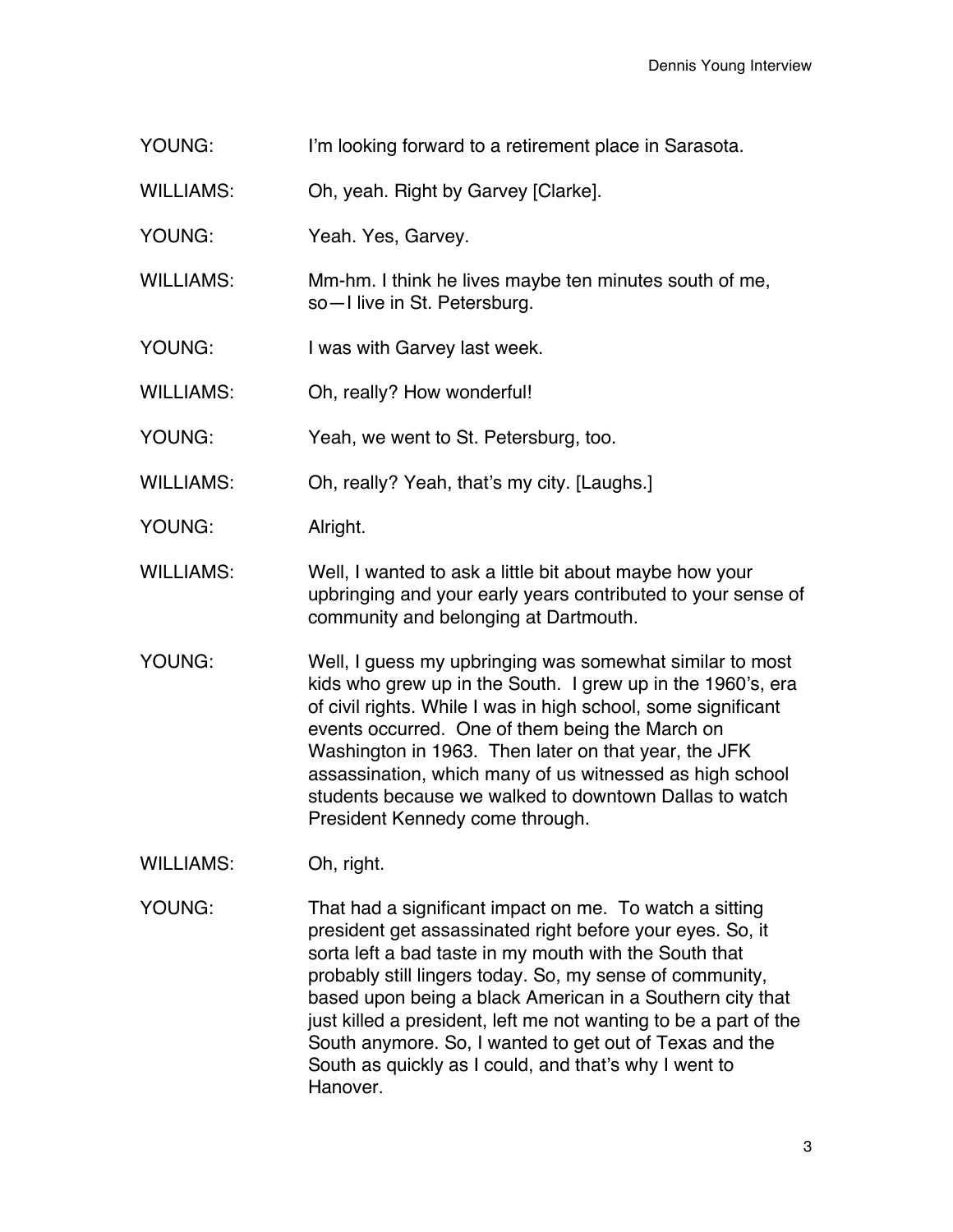#### WILLIAMS: Mm-hm.

YOUNG: And I haven't really been back to the South, to Dallas since, because the assassination left me with a bitter taste. Some of the things that local people said right after he was assassinated were very hard for me as a 16 year old to swallow. My sense of community evolved from the fact that I grew up in a high school and a community that was mostly black professionals: doctors, lawyers, plumbers, postmen, carpenters, who all lived in one part of the city before they were allowed to live in other parts of the city. Segregation meant that all the educated black professionals lived in one area – South Dallas where I lived.

> I had a paper route, a morning paper route - The Dallas Morning News. I delivered newspapers to these educated black professionals every morning for five years. I never missed a day. I had many discussions with these professionals on the weekends and Sundays when I collected payment from them. So I had a pretty good sense of what a black professional was and how they got through it in terms of the colleges and universities that they went to. And I believe, because of that experience, that community experience, I had a number of what I would call community mentors who were educated, and who looked out for me and the smarter kids in our high school. And at that time, growing up, the smarter kids prevailed and were the most respected and looked up to.

> Today it's the athletes, hip-hoppers and the gang-bangers who everyone wants to emulate, but when I was growing up, it was the smarter kids and the professors and the doctors and the lawyers who everyone wanted to emulate. And that's what I wanted to be, and that's why I came to Hanover, to get an academic foundation in doing that.

> And when I arrived in Hanover, I just wanted to be part of an academic community. I loved Baker Library. I just took-aliking to the physical structure of the library. I met a few black students from Chicago and Texas. We began to share stories we read from the New York Times and discuss current events. This period of time was right in the middle of the civil rights movement – the 1960's. We would discuss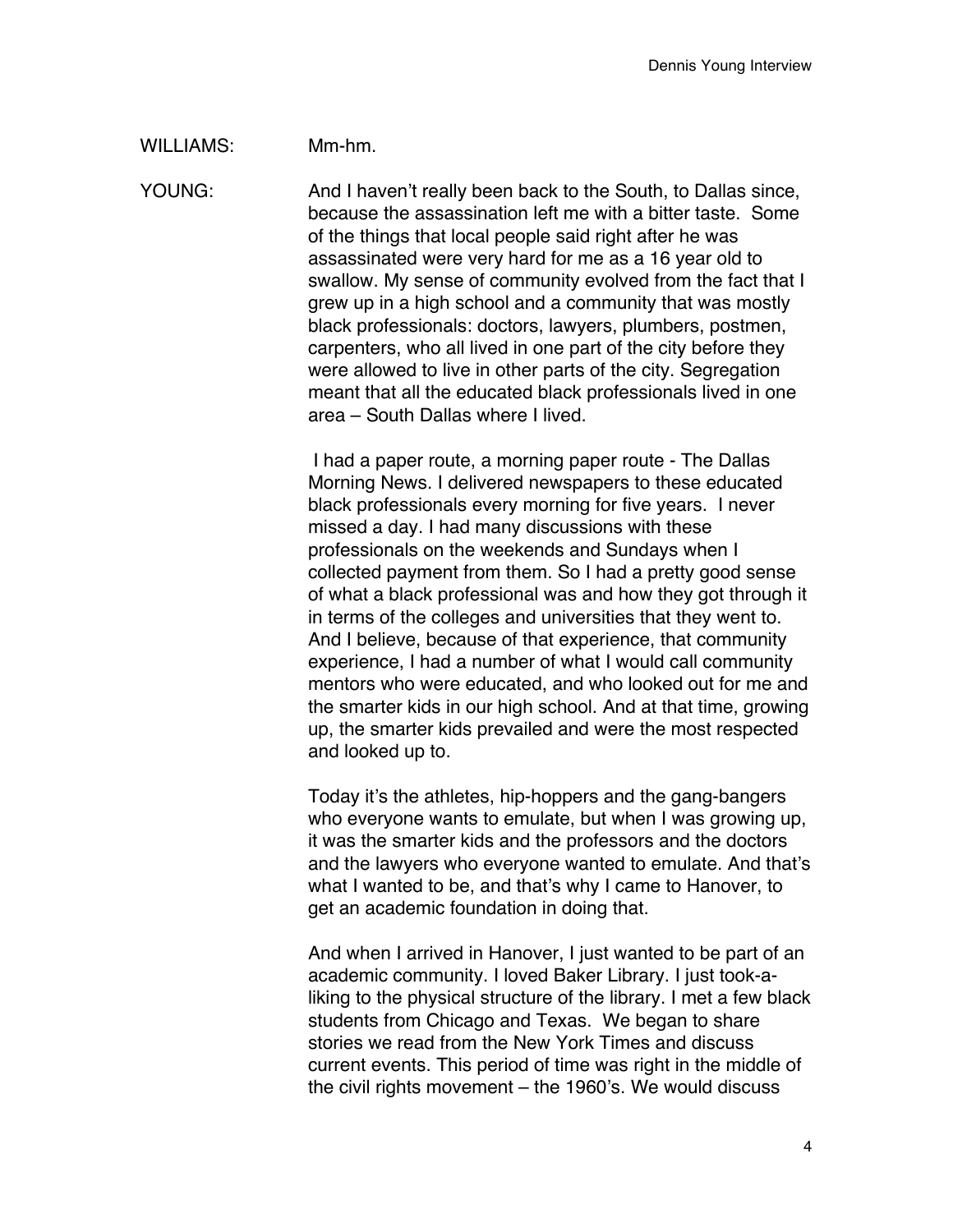current events and get together on the Green, off the Green, in the library, in our rooms to discuss these events.

And in the summers — my first summer after my freshman year (1966), I went to New York City, and I worked with a youth project in New York City. At the end of the summer, I went down to Atlanta and worked for the Student Nonviolent Coordinating Committee.

WILLIAMS: Wow, yeah.

YOUNG: And that's where I met some of the representatives of the movement – Stokely Carmichael, Ron Karenga, Marion Berry, Julian Bond. Some of whom became friends. When we got back that sophomore year, I think that's when we started thinking about the—it may have been before the summer—we started thinking about putting together some type of organization. A group of us got together and formed the African-American Society. And I think that was the spring of '66, before I went down to Atlanta. Yeah. I have the specific dates at home. I could correct that and give it to you. (Bob Bennett, Ron Neal, Al Sloan and I started planning what became the African American Society in my room - 206 Lord Hall - in the Spring Quarter of 1966.)

WILLIAMS: Yeah. Absolutely. That'd be wonderful.

YOUNG: I did have the original minutes of the first few meetings and everything, but I think I gave them to one of the Afro-Am presidents, and they said they were going to archive them.

WILLIAMS: Uh-huh.

YOUNG: And I haven't seen them since.

WILLIAMS: Since?

YOUNG: Right.

WILLIAMS: Oh, no. Oh, no. [Laughs.]

YOUNG: So that was the sense of community that I came from and the community that I went to? Because during that period of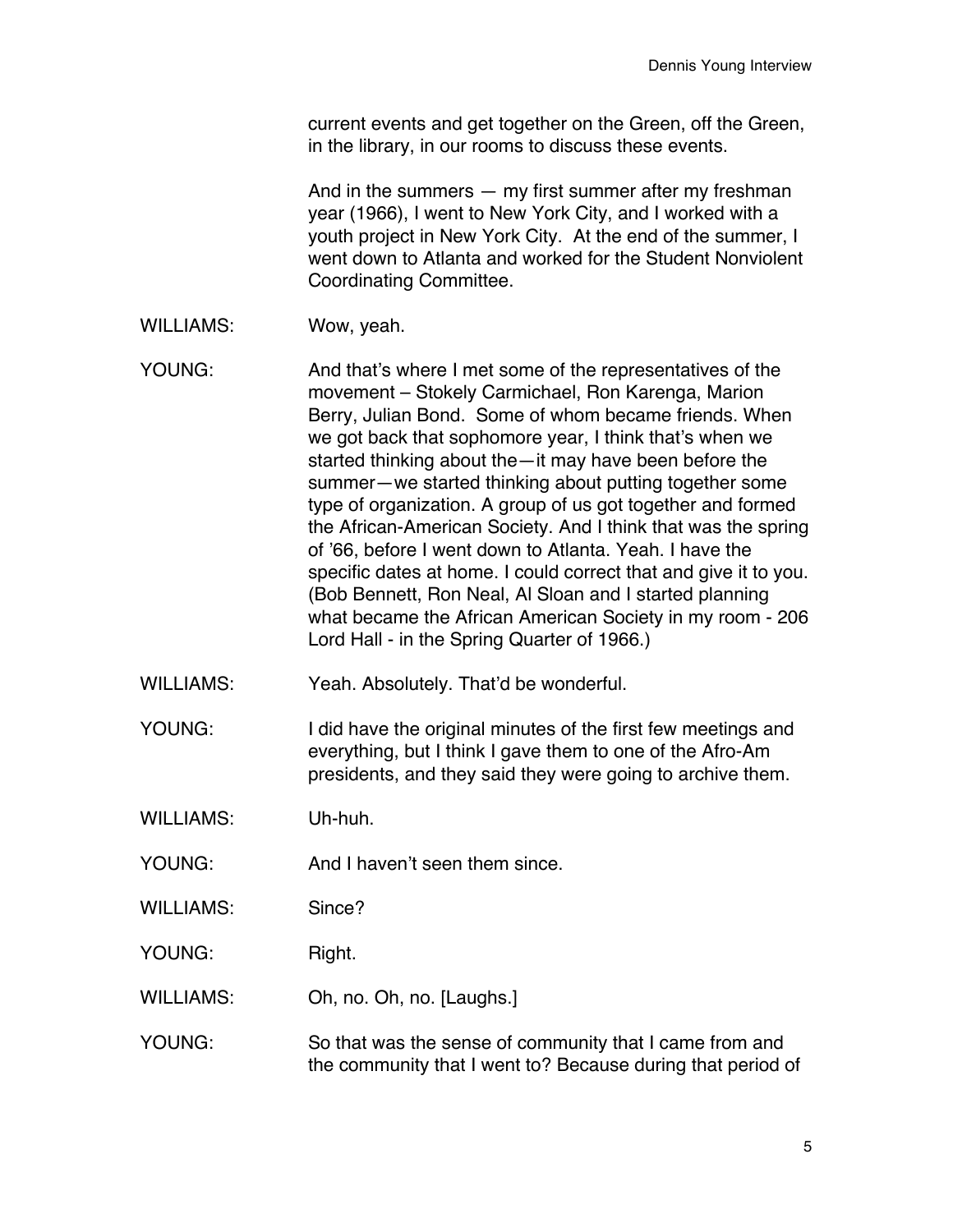time there was so much going on in the civil rights movement, there was a lot for us to discuss.

WILLIAMS: Right.

YOUNG: And that's what we ended up doing, you know? I changed majors from engineering to political science—

WILLIAMS: Oh, wow.

YOUNG: — — because of my interest in what was going on during the time.

WILLIAMS: Mm-hm. It was a very politically charged time.

YOUNG: Right. Mm-hm.

WILLIAMS: That makes a lot of sense.

So, then, if you could just, you know, maybe for clarification, kind of talk about what community really means to you and maybe how that played into what you—If you're describing your Dartmouth experience, how you would describe community within Dartmouth, if that makes any sense. It's kind of a broad question. [Chuckles.]

YOUNG: Yeah. I guess community to me in terms of an educational, eleemosynary institution—I was looking for an academic community. I mean, not a social community, and I even think at the time, not even a cultural community, unless academics was the culture. I came to a place—I mean, I wanted to go to a monastery because I wanted to do four years of just working on me and learning.

WILLIAMS: Right.

YOUNG: So Dartmouth provided that—Dartmouth provided the academic community for me to spend time exploring the world, which I was able to do through classrooms, Baker Library, travel abroad. And I took advantage of all those things. So that's the community to me, the academic community.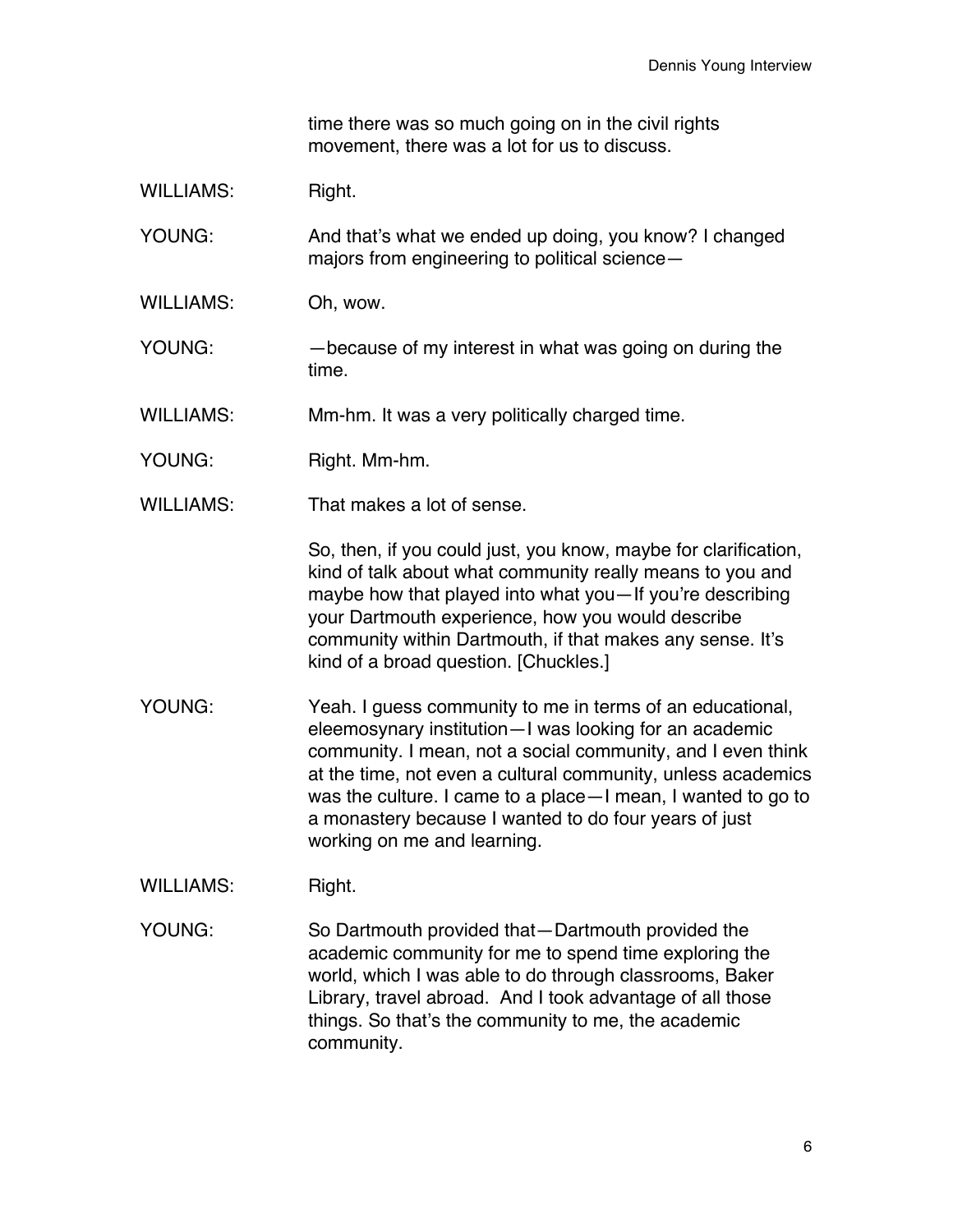It just so happened that during that particular time, the civil rights movement was going on. There were academic courses of study that my group and some of the other young black scholars who were there in the mid 1960's got involved in. We took courses in political science, international relations. We studied the role the civil rights movement played in national and international politics.

WILLIAMS: Absolutely.

YOUNG: We studied the Russian and French Revolution and compared those revolutions to current history and national politics. The issues of the day were interesting to us because of the civil rights struggle. We formed our own little study group… We didn't call it a 'study group' at that time, but we studied most every night in the bottom of Baker Library, where the murals are. Four or five of us studied together. We sat at that first big table as you come into Baker on the Parkhurst side. You go down in the basement where all big study tables are beneath the Orozco murals. The murals were an inspiration. That first table on the right was our table.

> We would meet downstairs in Baker. We studied about eight hours a day- four hours in the afternoon, four hours at night. Some of us would study longer. I worked at the Periodicals desk in Baker library. I could go in and out when others couldn't. We were at that study table regularly. We would read, study, and argue about history and politics.

- WILLIAMS: So this is aside from your work or this was what you were doing in class?
- YOUNG: These were classes.
- WILLIAMS: Okay.

YOUNG: And many of us took similar types of classes. We took the same history and politics classes. We would read and debate the issues down there. But we wouldn't just read the assignment that the professor gave us; we would read ahead, and we would read the supplemental readings, and we would discuss those.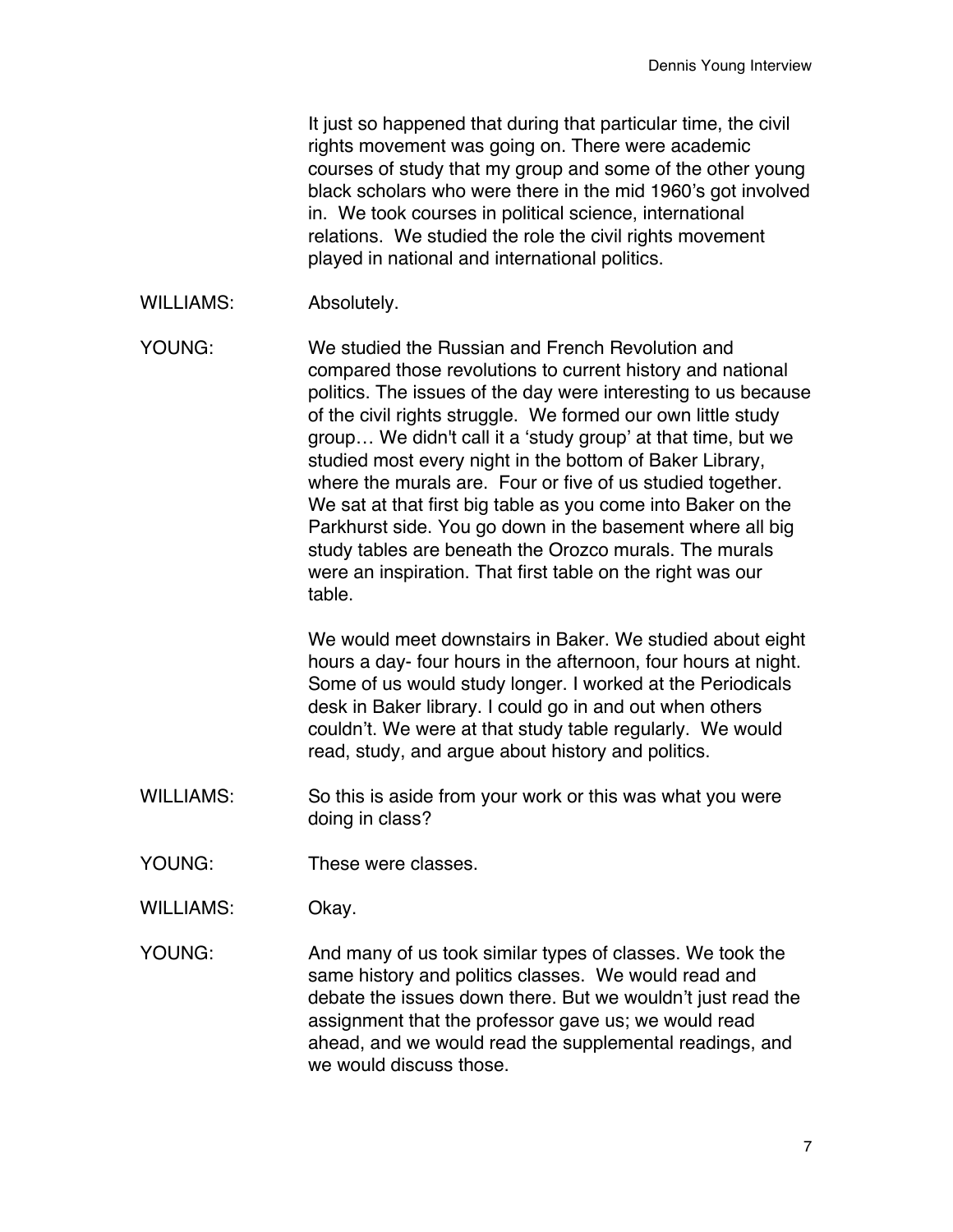And our objective was to get to class the next day, where it would be three or four of us in a class, or two or three of us in a class, and we would try to corner the professor, especially Professor Potholm and Professor Sterling. [Laughter.] We tried to corner the professor, get him boxed in. That's what we tried to do in class. There were maybe six, seven of us at the table studying and everyone in Baker knew that it was our table. We'd come in sometimes, and there'd be some other students there, some white students there, and we'd sort of look at 'em funny and look at 'em funny, and they'd say, "Okay." [Claps hands.] And they'd go to another table.

- WILLIAMS: [Laughs.]
- YOUNG: We loved to study and debate history and politics. It was interesting today listening to undergraduates talk about how the current community treats black students today in 2013. Some abrasive white students have even questioned the black students' right to be there, their academic credentials. And I look at that behavior, and I guess we were guilty of that too, because we were some very well prepared black men. We used to challenge other students in class. For example, when one of the white students made a comment in class that showed he didn't do the work, we had a saying among us, and we'd tease the unprepared white student with comments like: "Oh, he must be a legacy admit."
- WILLIAMS: Oh, no! Interesting.

YOUNG: Implying simply that he was not prepared that day or not as good as we were academically.

WILLIAMS: Interesting. Uh-huh.

YOUNG: So we teased the frat boys and some of the white students commenting like, "You must be a legacy admit. Your daddy must have gone here. My daddy didn't go here. That's why I study."

WILLIAMS: [Laughs.]

YOUNG: And so I'm looking at how that's reversed now-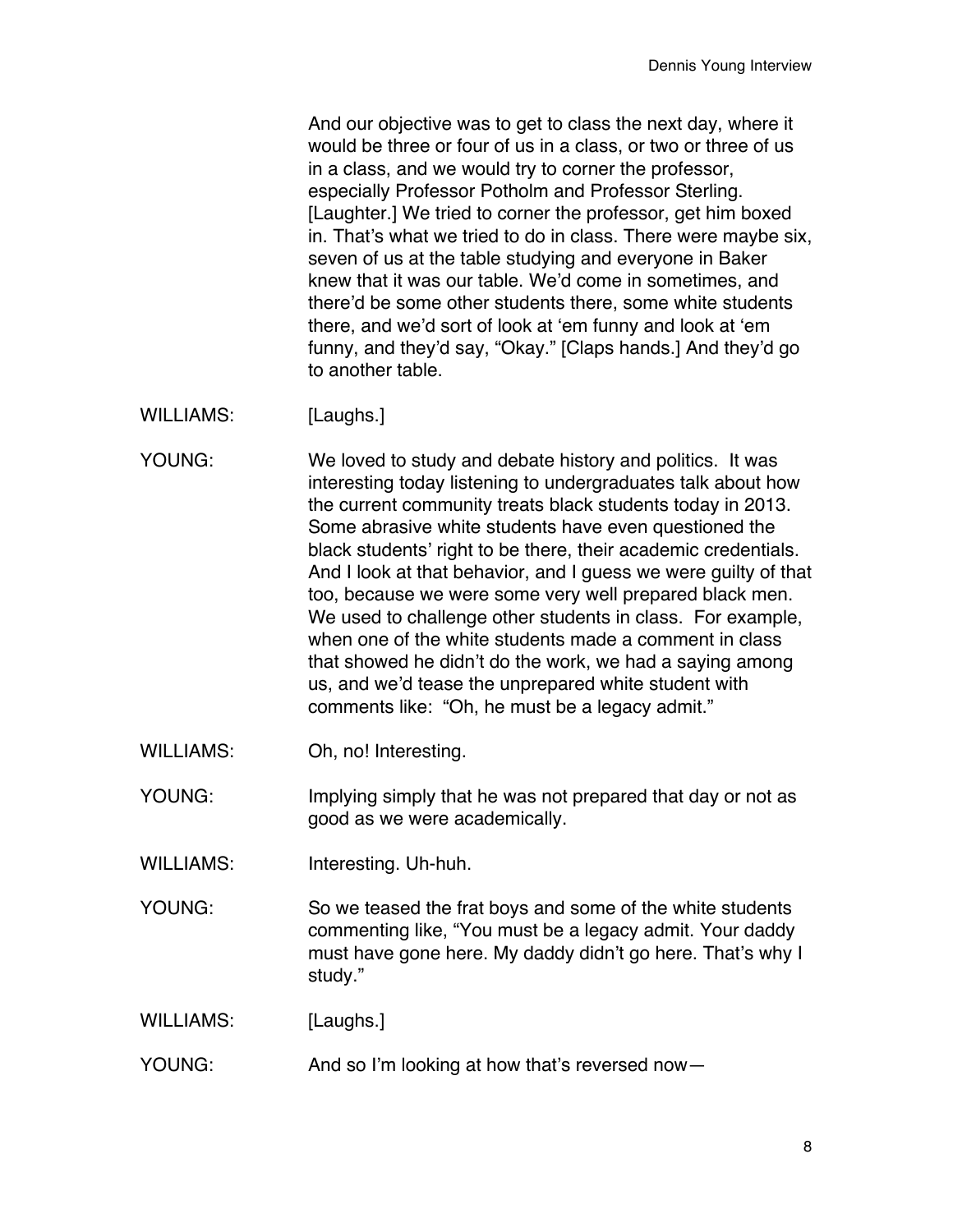#### WILLIAMS: Huh! Yeah.

- YOUNG: —and how we used it defensively because we were proud of our scholarship. We were in a little group and we were on the Dean's List.
- WILLIAMS: Mm-hm.

YOUNG: And everybody in the group would challenge each other – the scholar dozens —"Did you write the book in international politics?" "Did you write the book in world history?" "How much (what score) did you get in this or that course." And that's what we looked at. That's what impressed our group.

- WILLIAMS: Yeah.
- YOUNG: There was one guy freshman when we were sophomores. I won't mention his name, but he graduated in three years, with our class because he was smart and he studied. He frequently participated in our group debates. Members of that study cartel started the African-American Society. We also published this little magazine called *Blackout. We* published and distributed works of poetry, art, articles and stories - not just written by Dartmouth students, but black students attending the other Ivy League schools.
- WILLIAMS: Mm-hm.
- YOUNG: We looked at ourselves as our own little academic community. We told others who wanted to participate in that study group, "Well, yeah, you can come, but"—don't come in here unless you've read [Frantz] Fanon."
- WILLIAMS: Ah. Interesting.
- YOUNG: "Don't come in here unless you've read *The Wretched of the Earth*. Because if you can't defend your opinion, you don't understand our purpose.—or "Don't come if you haven't read [Albert] Camus or Nietsche." Beause you need some kind of philosophical foundation "to contribute and discuss these issues with us."

WILLIAMS: Yeah.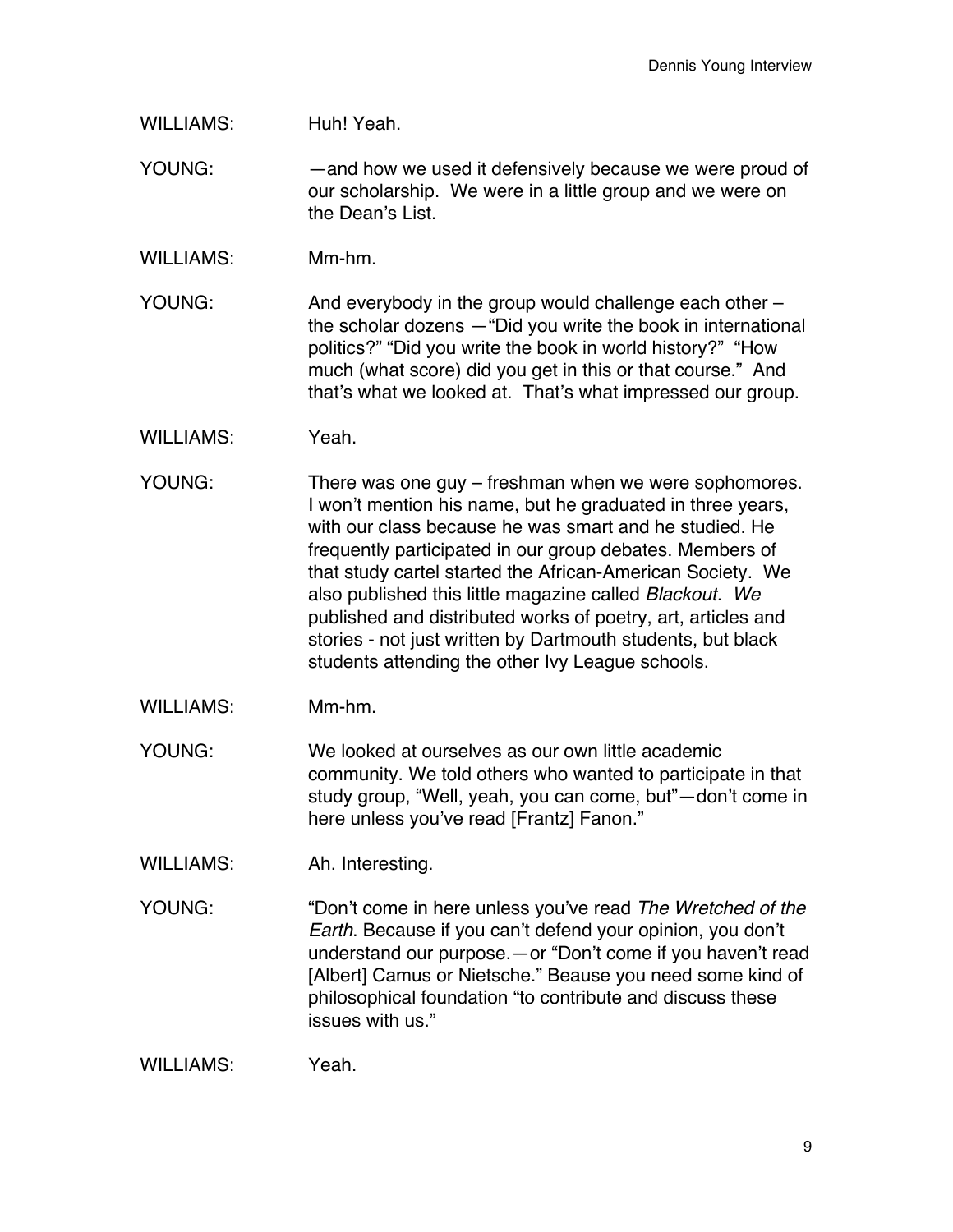- YOUNG: And so that was the community that I was a part of.
- WILLIAMS: Mm-hm. So would you say that community changed over time in any way?
- YOUNG: I think the college became more political over the years. After we started the African-American Society in the Spring Quarter of 1966, I continued to participate in the activities of Student Nonviolent Coordinating Committee on college campuses in the northeast. SNCC's northeast planning group organized a college tour for Stokely Carmichael in 1967. Stokely spoke at several Ivy League colleges. We invited Stokely Carmichael to Hanover.
- WILLIAMS: Right.
- YOUNG: He spoke in Webster Hall. What is now the Rauner Archives. After his address to the college, he came to my room in Lord Hall, talked to students until past midnight and slept on my couch.
- WILLIAMS: Mm-hm. Oh, wow!
- YOUNG: We stayed up all night, talking, -
- WILLIAMS: That's so cool.
- YOUNG: —the way political activists usually hang out.
- WILLIAMS: Uh-huh.
- YOUNG: Dartmouth invited George Wallace to campus when he was running for president. A small group of black students, incensed by his political and personal atrocities made sure that he wasn't going to speak on our campus?
- WILLIAMS: Right. I've heard of this, mm-hm.
- YOUNG: We did it. I got called to the dean's office and was verbally reprimanded.
- WILLIAMS: Uh-huh.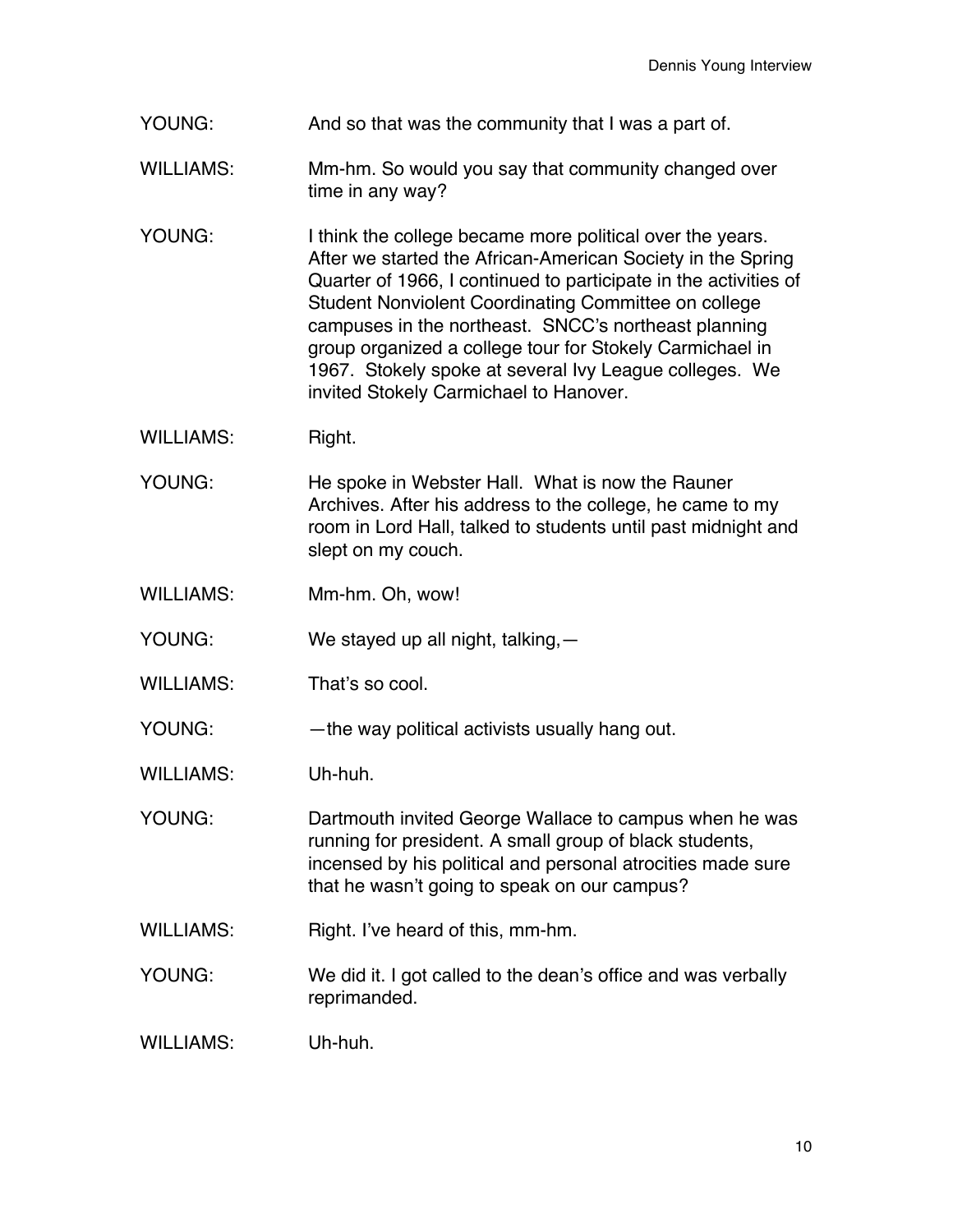- YOUNG: And what impressed me so much about the Wallace event was that after the black students wouldn't allow him to speak in…
- WILLIAMS: Webster Hall?

YOUNG: Webster Hall, yeah. And that's where Wallace was trying to speak. We shouted him down. We wouldn't let him speak. And then after he left Webster Hall and got into his limo, the white students just ran him out of town.

WILLIAMS: Really!

YOUNG: I was impressed with my fellow students.

- WILLIAMS: Uh-huh.
- YOUNG: So that's how I think the academic community changed. It became more political with the times.
- WILLIAMS: Mm-hm. So, then, did you find that you fit into that community, or, you know, were there ways in which you felt maybe—
- YOUNG: Fit into what?
- WILLIAMS: This academic community that was growing over time.
- YOUNG: Oh, it was mine.

WILLIAMS: [Chuckles.] Oh, it was yours?

- YOUNG: There was no question about that. A couple of the guys, black students, and a couple of white students that were a part of these study hall or study groups that we had that would discuss things. We all felt that, we were — how can I put it delicately — intellectually, at the top of our class, intellectually at the top of our age group.
- WILLIAMS: Right.
- YOUNG: And that's the way I felt: Intellectually I was at the top of my age group, not just from Dallas but also in Hanover.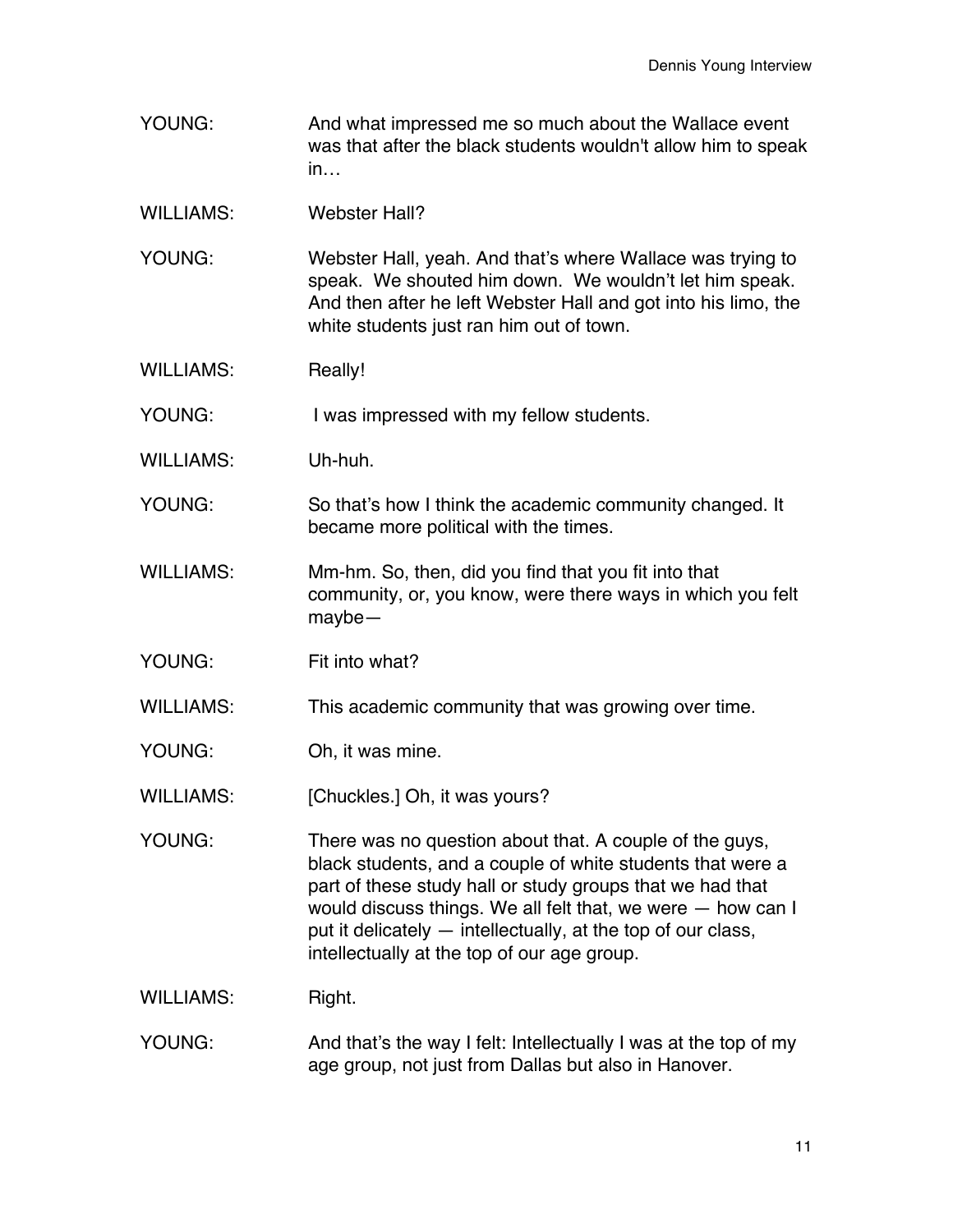## WILLIAMS: Okay.

YOUNG: So being at the top of my age group intellectually, it always meant that I was challenging somebody, sometimes in a fun way but oftentimes you say—I mean, "You're here in this perfect academic community. *Do* something with it. Don't come up here just because your daddy was here," you know. And we'd do that a lot. We'd argue with some white kid whose daddy was there, and he didn't know nothin' because he didn't read!

WILLIAMS: Right, right.

YOUNG: You know? And we did read all the time, and we said, "When you read it, you come back and you can discuss it with us. You cannot talk to us about the civil rights movement if you don't know anything about what happened in 1947 in Harlem," you know?

- WILLIAMS: Mm-hm.
- YOUNG: "If you don't know about this riot or that person," you know, "When you come back, then we'll discuss it with you. Now you just be a legacy admit and go drink beer." And that's the way we would handle that.
- WILLIAMS: Uh-huh. Interesting. Yeah.
- YOUNG: So in terms of whether or not—fitting into the community? John Sloan Dickey, who was the president at the time, told me something—because he lived right across from Lord Hall, and I'd see him walking his dog in the evenings. And he was open, and I'd go up and talk to John Sloan Dickey as he walked his dog. He said, "Dennis, Dartmouth is yours. This is *your* school. You can make it or you can change it, and that's what we expect of the undergraduate students. We expect this to be a living institution. This is *your* time. You determine what it's going to be." And we took John Sloan Dickey's words to heart.

WILLIAMS: Right.

YOUNG: I mean, it wasn't a matter of whether I was coming to a place that was going to accept *me*; Dartmouth was *mine*. And so it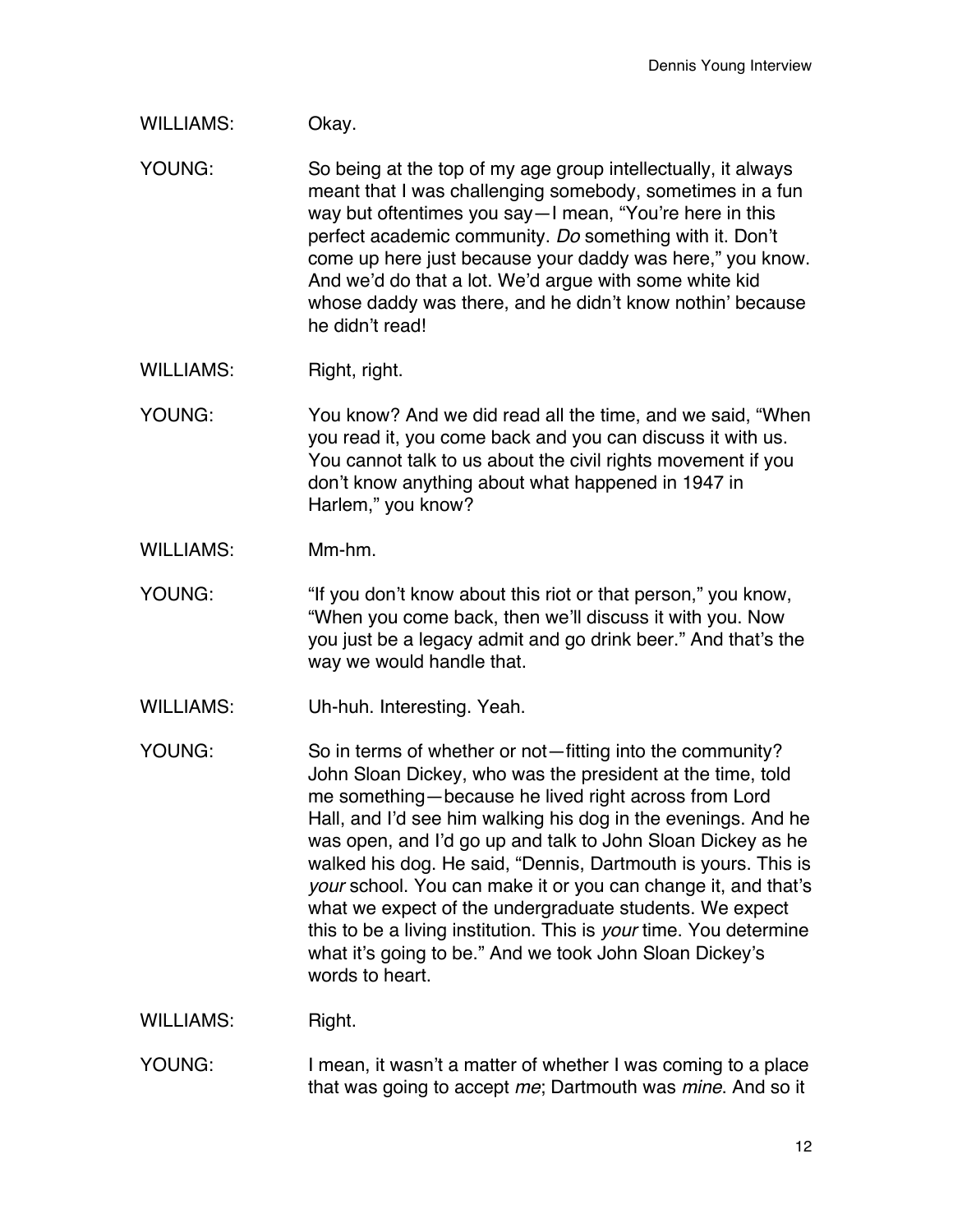was for [chuckles] mostly everybody else that was there during the late 1960's. The way I viewed Dartmouth in the late 1960's and the way some of the other black students viewed it, we were here because we were *overly* prepared academically.

WILLIAMS: Mm-hm, mm-hm.

YOUNG: And we challenged those who weren't.

WILLIAMS: Mmm.

YOUNG: Black *and* white.

WILLIAMS: Mhmm. Int'resting. Okay.

So, then, I guess maybe I might shift a little bit and talk sort about… You're talking about how you've kind of taken ownership, you know, of Dartmouth. Did you find that there were ways in which that was a challenge or a struggle? I wanted to focus a little bit about kind of insider and outsider relationships to the Dartmouth community, 'cause I think that's something that students struggle with a lot, you know, right now. So I didn't know if maybe you could speak to—if that was a little bit of your experience and how you kind of overcame that, if you felt that at all.

- YOUNG: Well…insider/outsider. I mean, I guess what you're trying to say is: Did we feel that the color of our skin made a difference?
- WILLIAMS: Mmm.
- YOUNG: I would say we felt that we were different because of the color of our skin, but we weren't different academically, and so therefore we were academic insiders. Now, socially we'd go down to Holyoke or Boston or other places to meet women. None of us went to college to be social.

WILLIAMS: Right.

YOUNG: Insider/outsider— the cultural side of the black-white relationships have always been separate. Dartmouth to us was a microcosm. We founded the African-American Society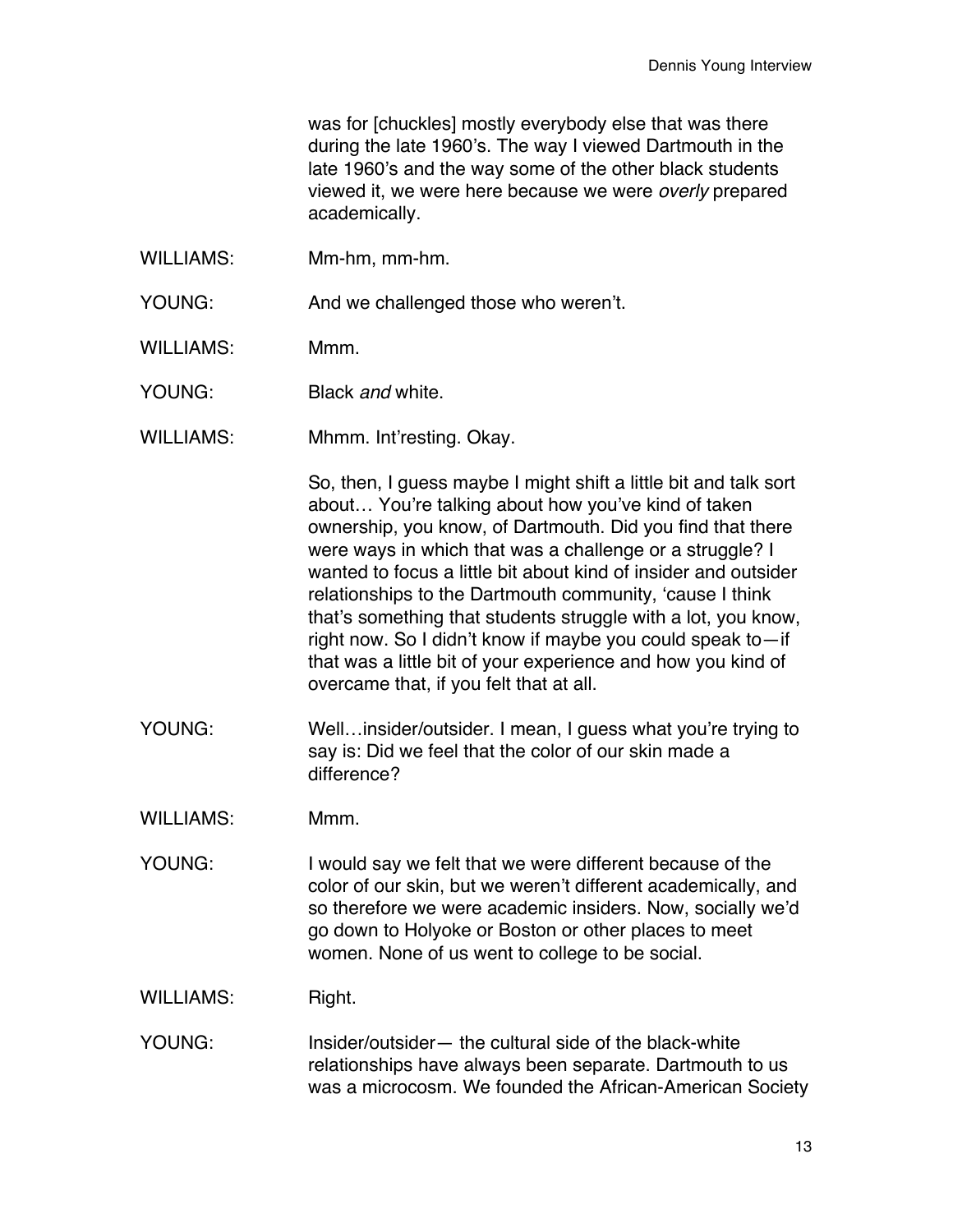as a philosophical organization – a forum for the expression of ideas -- where professors and students, black and white were invited to speak and debate the great ideas of the day. The African American Society was not started as organization for insiders. It was not just for black students.

WILLIAMS: Right, right.

YOUNG: The African American Society was entirely different. We tried to deal with the diaspora, with national and international politics, not just the civil rights movement in the U.S. but the freedom movements in Africa and South America. I don't think we considered ourselves outsiders when it came to fraternities and partying and all like that, which wasn't why we were there. We considered ourselves insiders academically. The fraternities and party guys who wasted their academic gifts weren't prepared to compete with us in class—*they* were the outsiders—

- WILLIAMS: Right, Yeah.
- YOUNG: —academically. And this is an academic institution.
- WILLIAMS: Institution, okay. Mm-hm.
- YOUNG: So our mindset was focused on the academic institution. It wasn't focused on "What's gonna happen Friday or Saturday night?"
- WILLIAMS: Mm-hm, mm-hm.
- YOUNG: It was OK for the in-crowd to go and have their party at the fraternities. Most Saturday afternoons I'd probably be in Baker, at least until dinner time. And back in Baker on Sunday afternoons.
- WILLIAMS: Mm-hm.
- YOUNG: So it wasn't that.
- WILLIAMS: Right.
- YOUNG: So the insider-outsider problem that they have now is in my opinion based upon a mindset that seeks acceptance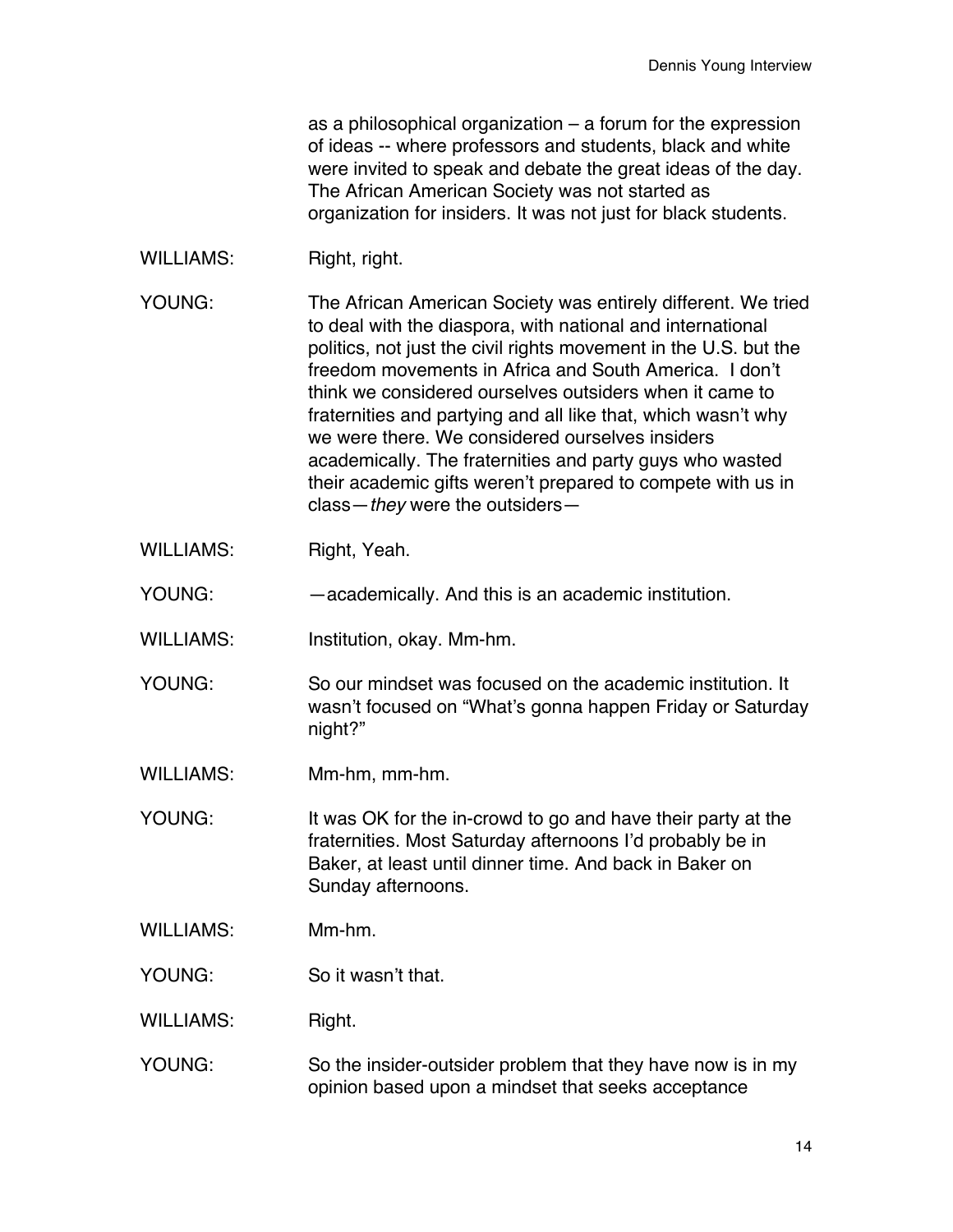socially and culturally. Today (2012), it seems Dartmouth is moving more towards a social institution. For me, it was an academic monastery.

WILLIAMS: Right.

YOUNG: It was an academic institution. And it was my academic institution. That's where I belonged. And the group that I studied with,— it was our time, and that's what we were trying to accomplish.

WILLIAMS: Right. Yeah.

YOUNG: I think all of us finished on the Dean's List and several finished *cum laude or better*.

WILLIAMS: Oh, wow, yeah.

YOUNG: And that was our objective. We all admired Richard Joseph, Class of 1965, not because he was Rhodes Scholar, but because he finished *summa cum laude*(?).

WILLIAMS: Wow.

YOUNG: That was our objective. And so the insider-outsider thing going on now, in my opinion, has evolved into a situation where many are trying to be socially a part of—

WILLIAMS: Mmm. Yeah.

YOUNG: — — an academic institution.

WILLIAMS: Mm-hm, mm-hm.

So, then, after you left the college, would you say that your relationship as an alumni has changed over time, or how is that kind of different than your experience as an undergrad?

YOUNG: Once we got more black students in Hanover it appears that they have perhaps viewed social inclusion as more of a priority. As an alum, I've heard about these social issues on campus and how the campus focus has changed. I interact with a few Dartmouth alums, mostly black alums. I participate in a few of Dartmouth's cultural events. In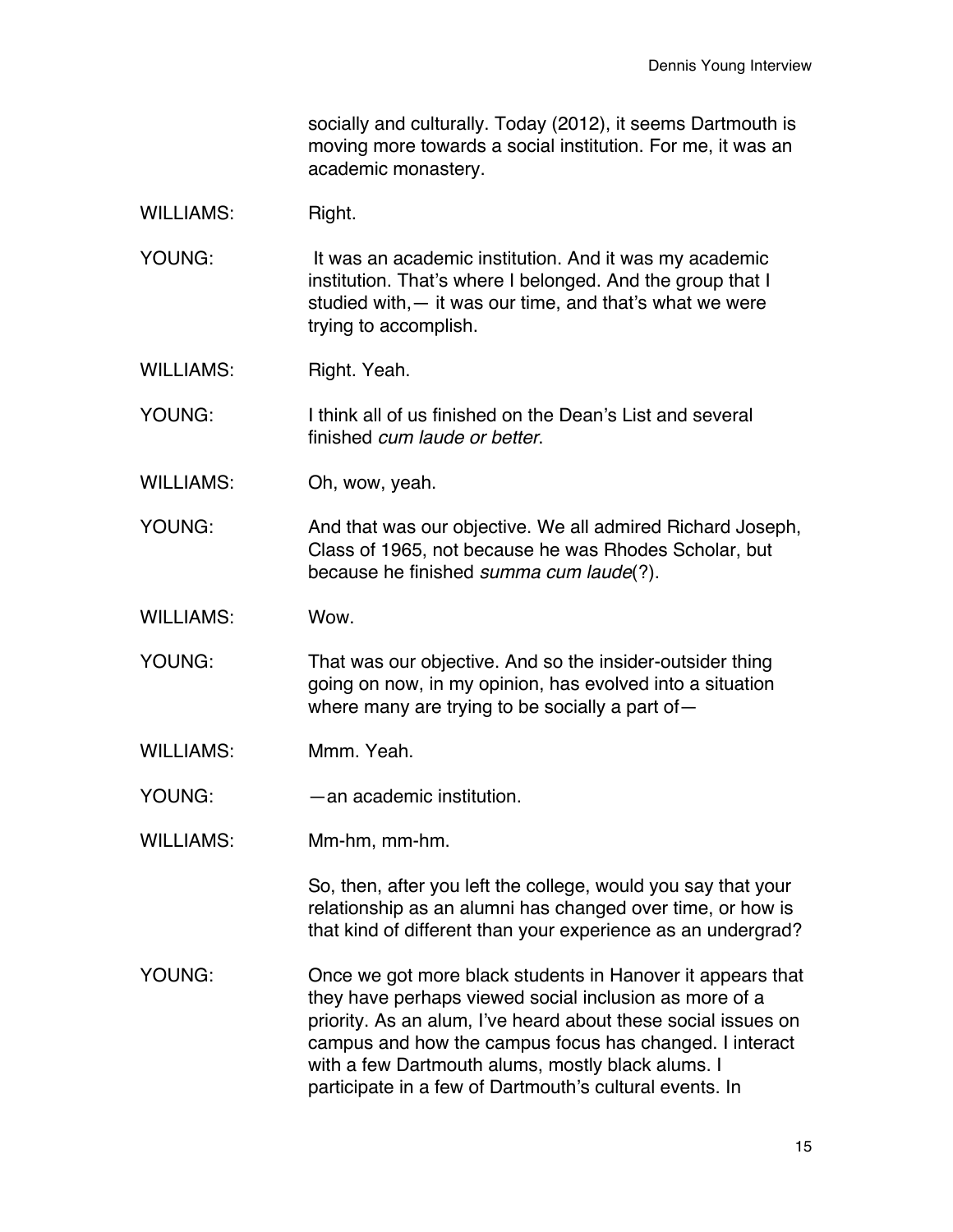Hanover, we seldom participated in social events with white students outside the College anyway.

## WILLIAMS: Mm-hm.

- YOUNG: So as an alum, I've just become more aware of how the institution has changed, and I don't think it's changed the way in which I interact with the alums. I've been on admission panels a few times and interviewed various types of students we were seeking admission. I've seen how the entering student has changed. But I don't think they're as academically focused as we were. And the times are different now. You guys don't have the political pressures we had in the mid '60s. So I think it's a little bit harder for you to conflate academics with life itself — It's a little harder for you to connect academically with the social world.
- WILLIAMS: Right.
- YOUNG: In my time, it wasn't.
- WILLIAMS: Right.

YOUNG: The world and academics were the same.

- WILLIAMS: So, then, do you think the academic community that you're describing includes alumni, as far as Dartmouth is concerned?
- YOUNG: At Dartmouth?
- WILLIAMS: Mm-hm.

YOUNG: Again, it's like what John Sloan Dickey said, "This is your school," "You participate as much or as little as you want." Yeah, the school would welcome alums with open arms if they wanted to participate, but they're not going to come over to your house and knock on the door and wait for you to come out and decide to participate.

WILLIAMS: Uh-huh.

YOUNG: And, I believe the school has always been that open when you push a little, you know?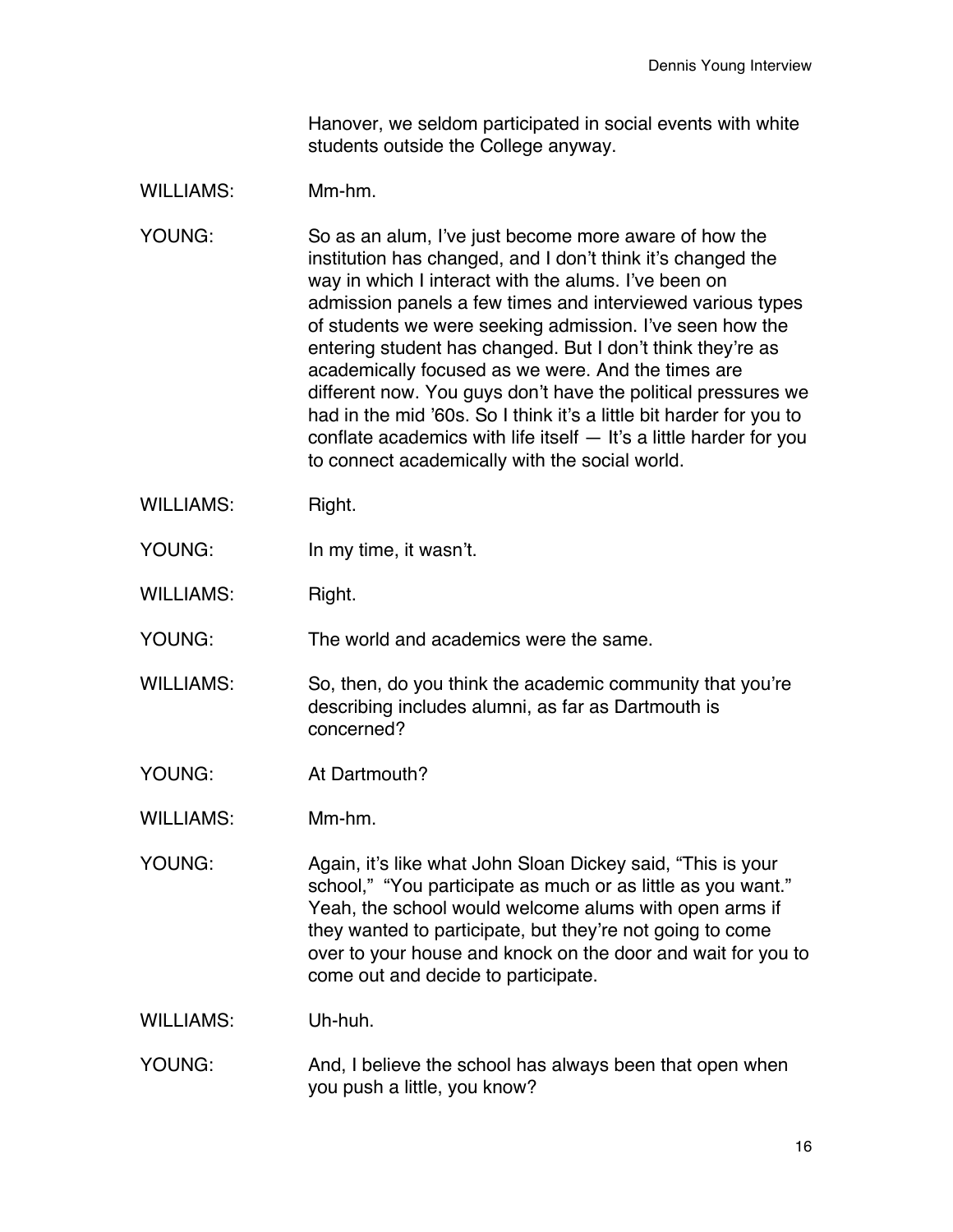#### WILLIAMS: Mm-hm, mm-hm.

YOUNG: We, as black students and black alums, can change the school as much as we put our effort into it. The school has always been—that's why I wanted to go to a liberal arts school with a long tradition of academic excellence. That's the tradition. And even when we started the African-American Society, it was to bring into the school a different point of view: the civil rights movement and the liberation movements in Africa. Global change - all the countries being liberated and all the issues of freedom, liberation democracy.

WILLIAMS: Right, right.

YOUNG: And we brought all of those issues into the African-American Society for debate and discussion, so the College and the Upper Valley could see change in action. We brought activists speakers and doers to Hanover like Stokely Carmichael, Douglas Turner Ward, Alvin Ailey.

WILLIAMS: Yeah.

YOUNG: — so that the College and the Upper Valley could see and hear some of the people implemented change, things that many of the professors were not seeing and teaching in class. Some of the professors would come to the African-American Society first house on the side street near what is now Rauner, where Webster Hall was. It was a small threestory house the College gave to the African American Society during my senior year. That was the first African American Society house before Cutter Hall. We would schedule Sunday afternoon teas,—

WILLIAMS: Mm-hm. Oh, okay, mm-hm.

YOUNG: —where we'd invite professors and other speakers to join us and talk about current events, national and global politics, black art and culture – and other interesting subjects?

WILLIAMS: Mm-hm.

YOUNG: Oftentimes we'd get an alum who's doing interesting work to come Hanover to speak and mingle and at a Sunday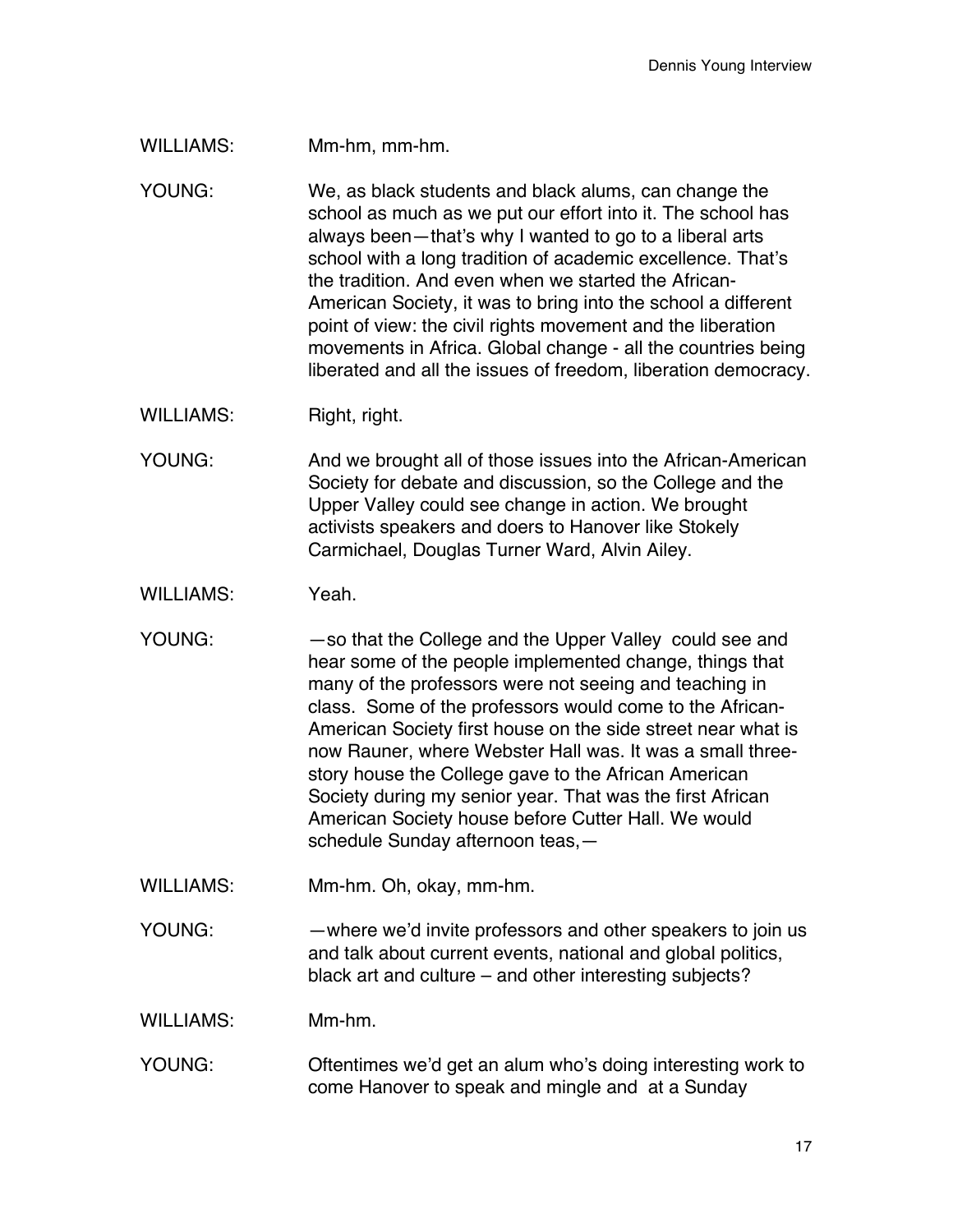afternoon tea at the African-American house. The speaker was more often white than black. In my opinion, that is the role – facilitator -- that the college is always willing to play.

WILLIAMS: Mm-hm, mm-hm.

YOUNG: That's how the legacy and tradition continues. In my opinion, it is an iterative process.

WILLIAMS: Yeah.

So I guess we have—I think, if I'm checking the time, we might have maybe seven or so—

- YOUNG: Mm-hm.
- WILLIAMS: —oh, we've got eight or so minutes. We can talk a little bit more. I wanted to maybe engage your point about kind of the alumni being active as much as they, you know, would like or would not like, and kind of ask: What do you think the role of, I guess, the alumni for Dartmouth College should be to the community?
- YOUNG: Which community?
- WILLIAMS: I guess maybe the undergraduate population or this academic community that you're describing a little bit.
- YOUNG: Well, I don't know if the school has a program where it periodically invites alums to come and talk to students, undergraduates. My oldest went to Cornell. I know Cornell has a program where interesting alums are periodically invited to come into a class or setting or a fraternity or something to talk about their experiences after college. Dartmouth may have that kind of regular program. But that is the role that I think alums can play, like what you're doing now, to come into the African-American house on a weekend or a Thursday night or whatever, or to lunch, and have and discuss some of these issues. In that way they could see the path that some alumni have taken. And alums could better understand some of the issues undergrads may be going through now.

WILLIAMS: Right.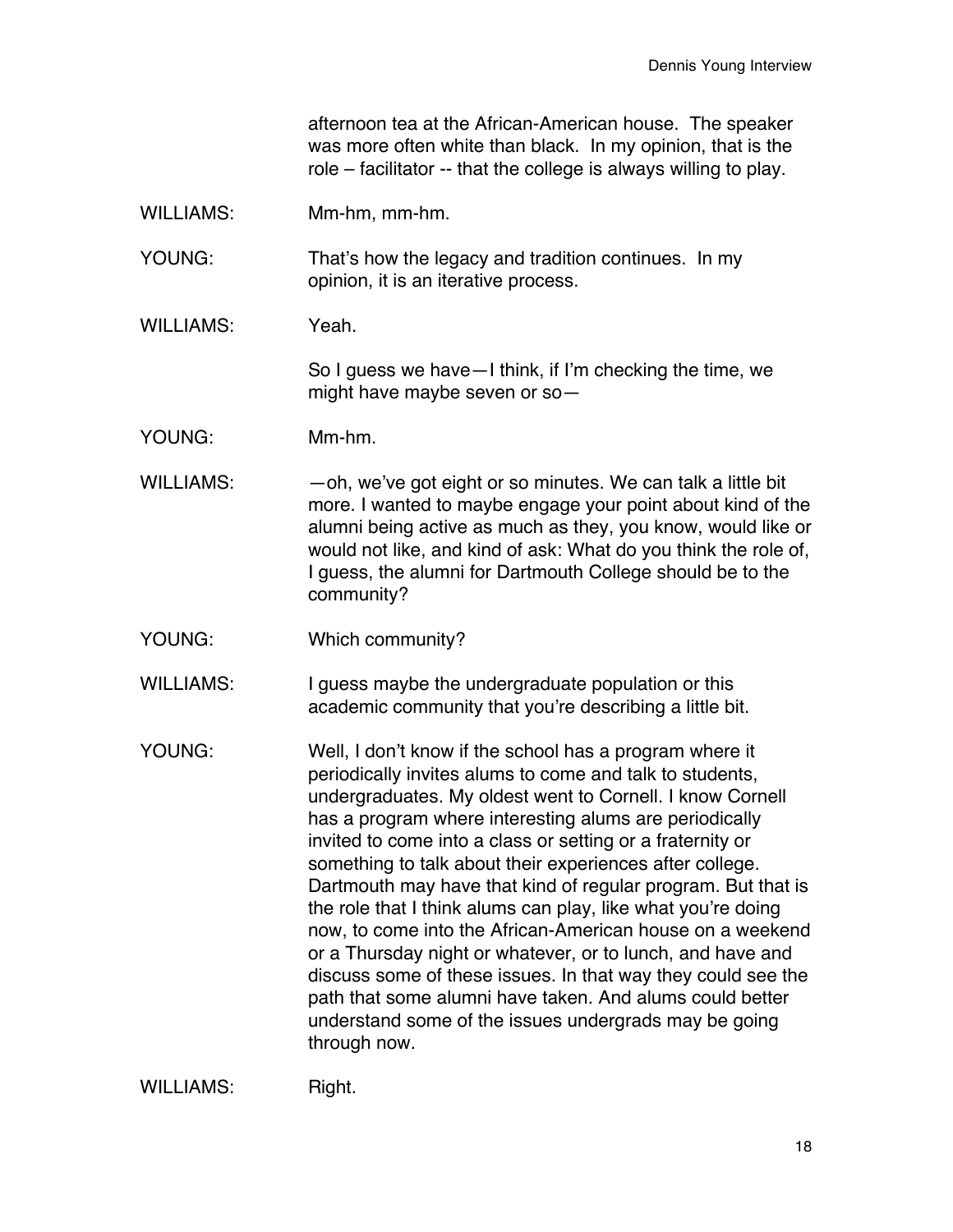- YOUNG: That role is a role that I think the alums could and would play. Contact with the undergraduates. There's not enough interaction between black alumni and black undergraduates, based upon the issues and problems that I hear the undergraduates discuss. Some of the issues, I find difficult to understand.
- WILLIAMS: [Chuckles.]
- YOUNG: Why would that be a problem? Why are -you having a problem with some legacy admit questioning your academic skills? That's backwards. I don't understand it. Why would you have trouble with someone from Shaker Heights questioning your ability to get into Dartmouth and handle the academics? I mean, that's—to me—that's something new. That's a new one on me.
- WILLIAMS: Mm-hm.
- YOUNG: I guess when I was an undergraduate here in the late 1960's, legacy admits were frat boys who had it made and felt they did not need to study.
- WILLIAMS: Mm-hm.
- YOUNG: And they'd do the best they could not do anything. There no question about who had academic energy.
- WILLIAMS: Uh-huh.
- YOUNG: And so it's hard for me to understand some of the problems that they have in terms of undergraduates. So I think that's what alumni could do, is just to get back to the undergraduates and talk to them about, "Look, change your focus here. This is an academic institution. Master it. And you'll feel better about yourself. And nobody will be able to tell you who you are or what you can do."
- WILLIAMS: Mm-hm, mm-hm.
- YOUNG: And I think those should be the priorities of the black undergraduate. In my opinion those should be the priorities of the African-American Society. Those were the priorities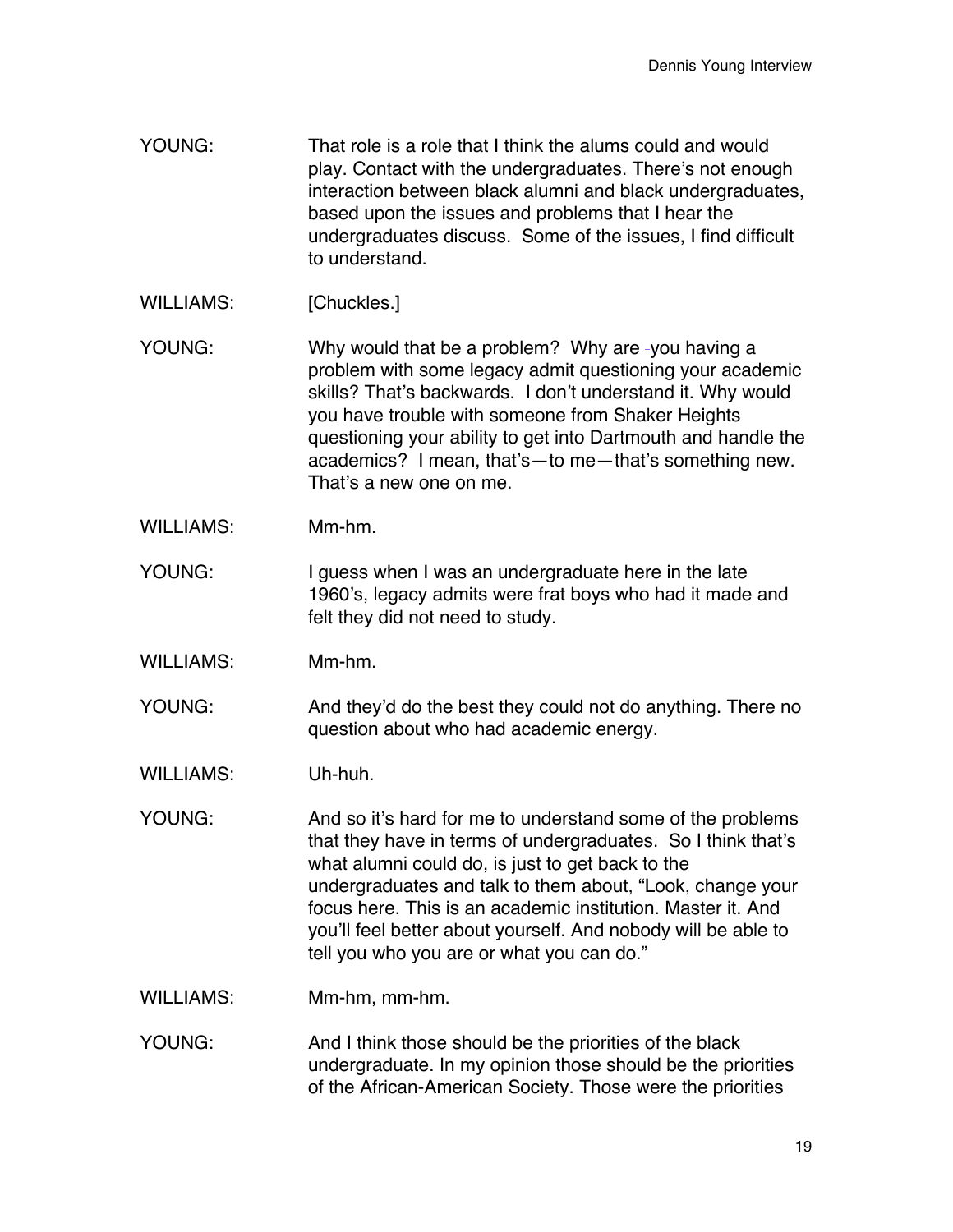when we planned the start of the organization in my room. We wrote the first bylaws in my room in 206 Lord Hall. Those bylaws focused on academics as "Job 1." They've changed now.

- WILLIAMS: Right.
- YOUNG: I mean, just between you and I, the African American Society was never a religious institution. That was not its purpose. We were not into promoting any religion -- Islam or Christianity. The African American Society was an intellectual forum for everybody. Religion turns off a lot of students.
- WILLIAMS: Mm-hm, mm-hm.
- YOUNG: I think a later class (the 1970's) forced a religious focus on the African American Society in Cutter Hall. That was not our original purpose, mission our objective. That's not what we were about. But, the AAS, like the College, is evolving. If that's the kind of institution you guys want, to quote John Sloan Dickey, "It's your school." That's why I think alumni should participate more, to let them… So that the history of the AAS and its academic tradition remains a priority,—
- WILLIAMS: Uh-huh.

YOUNG: — — rather than divisive religious issues.

- WILLIAMS: Absolutely. So then I guess maybe we'll finish off, 'cause it seems like we're kind of going in that direction. Could you talk a little bit about what the keys to your success—if you felt successful at Dartmouth, what were the keys to that?
- YOUNG: What Dartmouth allowed me to do was to spend four years pretty much in and around Baker Library and take advantage of all of the opportunities. Being on campus, attending class and lectures, debating and learning from some of the great minds of the day.

I mean, my brief conversations with John Sloan Dickey walkin' his dog across campus were just invaluable. Professor Richard Sterling. I was fortunate enough to be one of his research fellows on *Macropolitics: International*